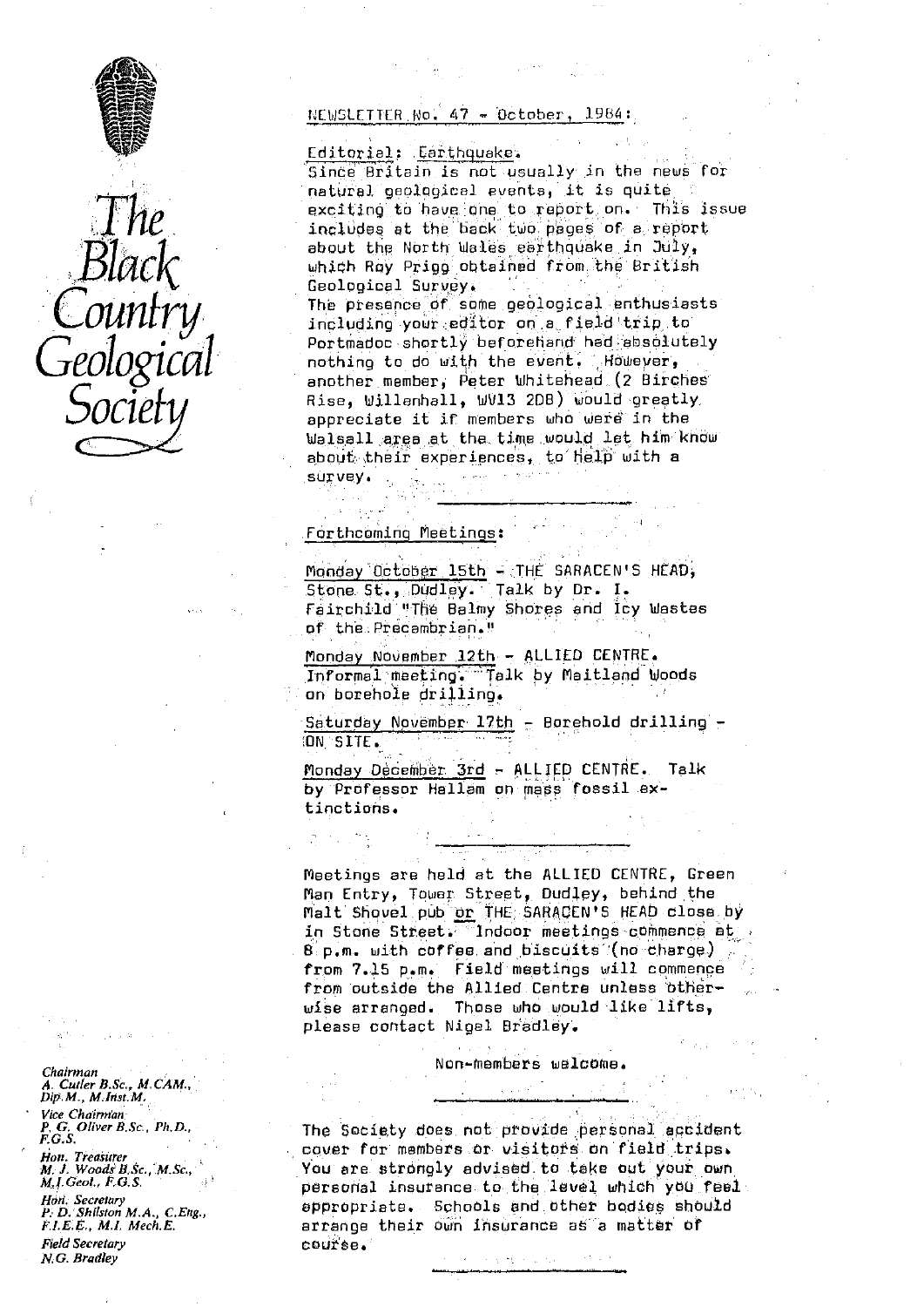# Programme 1964 :

November 12th, Monday. Informal meeting at the Allied Centre. Talk by Maitland Woods on the methods of borehole drilling used to ascertain the geological structure and stability of a site affected by old mine workings.

November 17th, Saturday. Borshole drilling on site. Meet outside the Allied Centre, Tower Street, Dudley 9.30 a.m. Details of site will be explained on Monday 12th but a note will be left on the door for late arrivers who cannot make the meeting. This will be followed by a buffet-social at the Park Inn, George Street, Woodsetton at 1 p.m. Tickets are enclosed. Please make cheques payable to BCGS and send to Nigel Bradley or return tickets.

December 3rd, Monday. Talk by Professor A. Hallam at the Allied Centre. "Mass Extinctions in the Fossil Record." See description in last newsletter.

#### Outline for 1985:

January 21st, Monday. "The Future of Coal." *Talk by* Mr. K. Uowles.

February 11th, Monday . "Planetary Geology." Talk by Dr. R.Maddison.

March 18th, Monday. AGM.

April 23rd, Sunday. field trip to Church Stratton led by Andrew Jenkinsan.

May 13th, Monday. Informal meeting and talk on "The Himalayas" by N. Howard.

May 19th, Sunday. North Staffs. field trip, led by Don Steward.

June. Visit to Glebe Mines Eyam, Derbyshire.

July 5th, Friday. Conversazione,

to mark the tenth anniversary of the BCGS.

Committee Date : November 19th, Bpm, Park Inn.

May 14th, 1984: Lecture by Dr. R. Ixer of Aston University. "The origin of some British Mineral Deposits - Some Recent Thoughts." Economic geology is a rather hybrid study, and is one of the last fields of the non-specialist who needs a working knowledge of many branches of the subject. An important speciality within it is orepetrology, the study of opaque minerals by transmitted and reflected light.

Since about 1960 new analytical methods have evolved. These include X-ray diffraction, the use of the electron microprobe, and the scanning electron microspope. The great increase in chemical data also has brought about new thoughts. Analysis can now be carried out even on fluid inclusions.

Many base metal ores occur in basic igneous rocks. Basic magma is not usually wet, and contains 90% basalt. The next 8% of magma crystallised is intermediate in composition, and the last 2% is quite acid. With this last granatic part are the elements incompatible with the crystal lattice of the previous minerals, and include the large and exotic *ions in* the last hydrothermal fluids. These pass through joints and give vein deposits with quartz. This original epigenetic theory has undergone modifications because of modern analytical methods, and examples were then given illustrated by slides.

Sandstone hosts were discussed in relation to copper, lead, zinc and iron. Pore space filling is important in hydrology. Iron can be analysed for magnetic reversals and magnetic dip, and used in borehole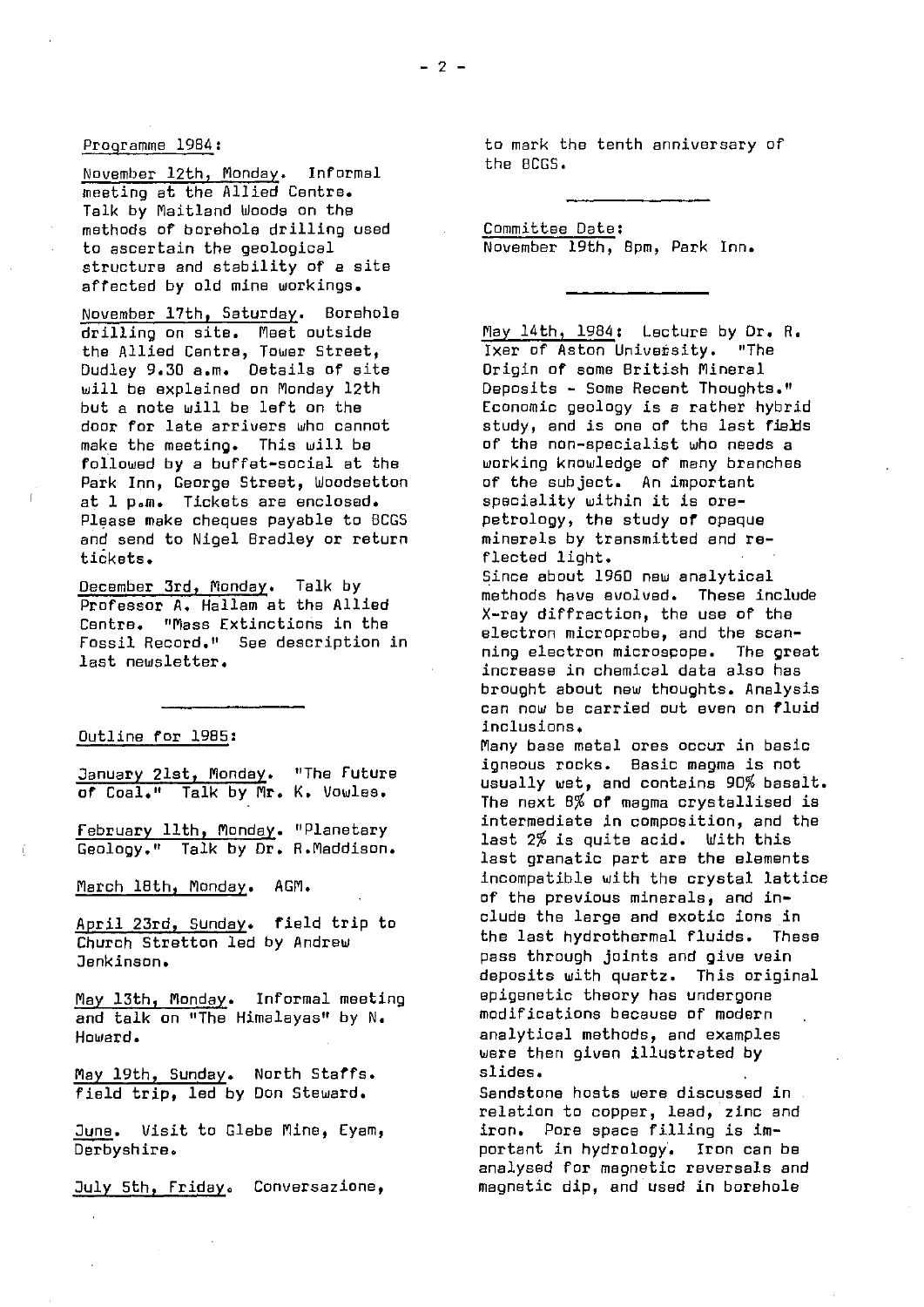stratigraphical correlation. geological thoughts about mineral-<br>Mineral overgrowths of quartz, isation have proceeded from a Mineral overgrowths of quartz,<br>feldspars, and some iron and feldspars, and some iron and **presumed igneous origin, through**<br>titanium oxides can be analysed. Bedimentery processes, and back t Red Beds have been the subject of<br>much study including the deposmuch study including the depos- As always, Dr. Ixer gave us a most<br>ition of copper, uranium, and enjoyable and informative evening. vanadium, and diagenesis is now<br>believed to be associated with the precipitating out of minerals in cool water,  $\qquad \qquad$  Sheila Pitts: especially where the elements are incompatible with slicates. An example of mineralisation in<br>the North Pennines limestones was In the 1960's after borehole The party met at the Long Horn mineralisation was thought to be We followed the public footpath<br>granitic. But mineralisation is which makes a semic.

studied, and yttrium was found to shales just above the limestone,<br>be from granites. In the North several bentonite horizons occur be from granites. In the North several bentonite horizons occur,<br>Pennines tetrahedrite is silver sindicating Wenlock volcanicity. temperature ranges, usually below<br>150°C for sediments. Pyrrotite is 150°C for sediments. Pyrrotite is The quarries end abruptly at the used as a specific temperature the tastern Boundary Fault, when the stability range. Askrigg Block several hundred metres.<br>at llO<sup>C</sup>C and Alston at 250<sup>C</sup>C are **state in Following the Coal Meas** 

cooling. This suggests that in past. the Carboniferous, granites This area is a good example of how the past 30 years, fashions in The limeworks are well known in

sedimentary processes, and back to<br>ioneous.

enjoyable and informative evening,<br>leavened with humour and some bealthy intellectual spepticism.

the North Pennines limestones was June 4th, 1984 : Field trip to the thought in the 1950's to be entitled the Eastern Boundary Fault, South Staffs.<br>compatible with igneous origin. The Coalfield, Leader Peter Whitehead. compatible with igneous origin. Coalfield. Leader Peter Whitehead.<br>In the 1960's after borehole The party met at the Long Horn location of granite, all Pennine public house, Sutton Road, Walsall. granitic. But mineralisation is northwards, which makes a semicircular in the Lower Carboniferous, and tour crossing this interesting area.<br>the granite is too young to have the first part of the route runs alo the granite is too young to have The first part of the route runs along-<br>produced it. era side the Havhead Quarries, which were produced it.<br>Fluids are compressed out of the South worked during the industrial revolu-Fluids are compressed out of worked during the industrial revolubasins towards their edges. In tion for the Barr Limestone (elsewhere<br>the 1970's it was observed that the called the Woolhope Limestone) which the 1970's it was observed that and called the Woolhope Limestone) which<br>the North Sea expelled connate and is near the base of the Wenlock Serie the North Sea expelled connate is near the base of the Wenlock Series.<br>brines to give mineralisation, in the Exposures are few and far between, but brines to give mineralisation, and the exposures are few and far between, but but quanties have minerals conbut granites have minerals con-  $\qquad \qquad$  are enough to show the general northcentrically around them. Then westerly dip at about 9 typical of the Rare Earths in fluorides were **Walsall Silurian inlier.** Within the Pennines tetrahedrite is silver indicating Wenlock volcanicity. These<br>bearing. Minerals have preferred in the used for correlating outcrops can be used for correlating outcrops<br>over a wide area. used as a specific temperature **Eastern Boundary Fault, when the foot-**<br>marker. Bleached beds occur in The path crosses onto Upper Coal Measures. marker. Bleached beds occur in path crosses onto Uppet Coal Measures. other situations as well as near The change from limy to acid soil is<br>granite. The occurrence of some obvious to botanists. but little else granite. The occurrence of some obvious to botanists, but little else<br>minerals together establishes a shows the fault, which has a throw of shows the fault, which has a throw of at 110°C and Alston at 250°C are Following the Coal Measures, the party<br>too warm for sedimentary pro- saw some evidence of old field pits. too wahm for sedimentary pro- saw some evidence of old field pits, cesses. perhaps worked by farmers for the poor Much work in the last 18 months coals. In addition the presence of a has come from Open University geo- large artificial-looking pond on the the the control of the control on the c<br>thermal power studies of Pennine thermal power studies of Pennine : edge of Potter's Wood suggests further economic activity at some time in the

probably produced the heat and little detailed knowledge we have of metals for mineralisation. Over the history of some parts of our area.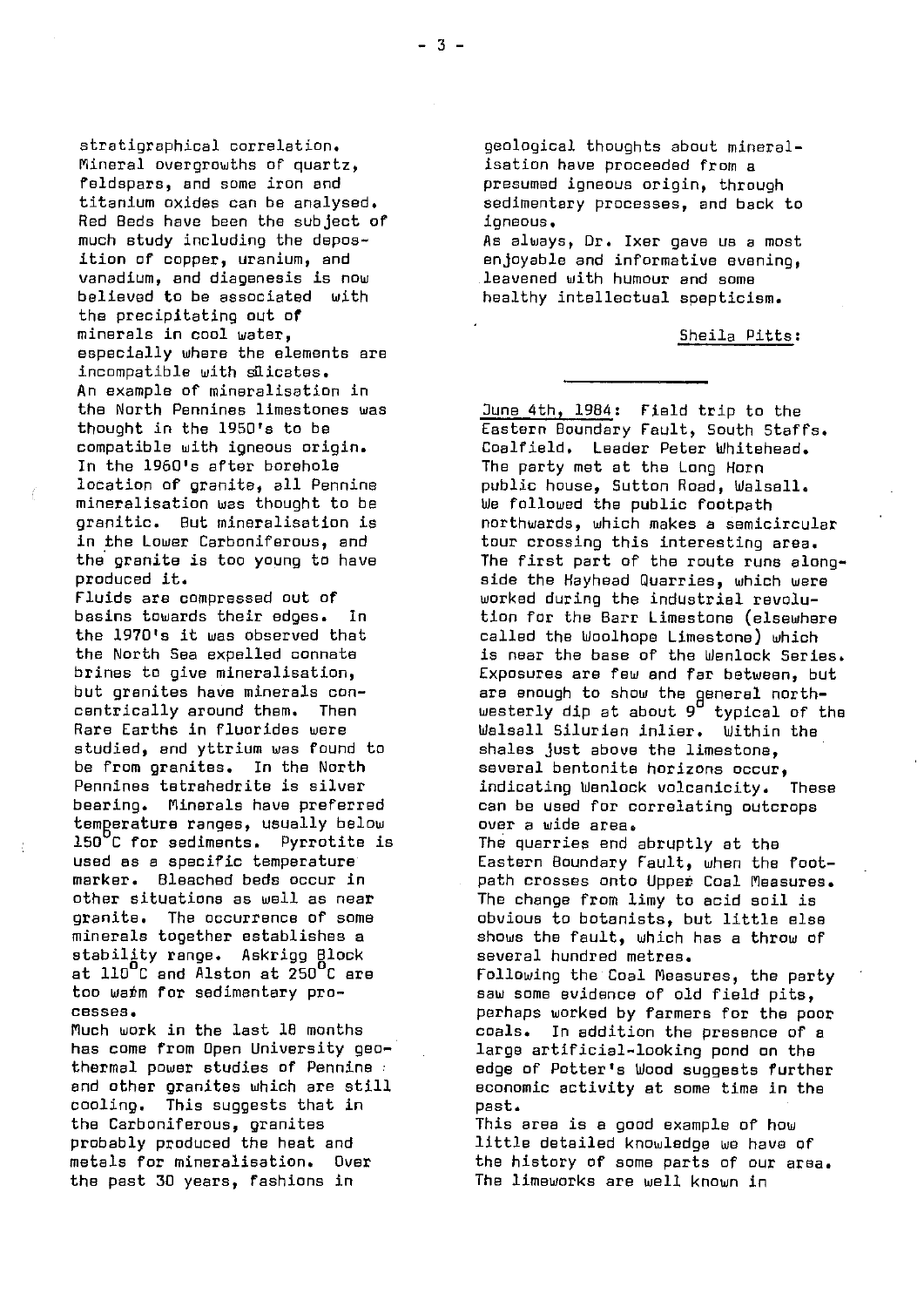Walsall, but other uses of geological materiels seem poorly documented, and hold potential for research.

Peter Whitehead:

Dudley Limestone Workings: Progress Report Three: The last two months or so have been relatively quiet as far as investigatory and remedial measures underground are concerned, except for the civil engineering contract works being carried out by Thyssens for the construction of the new canal tunnel leading into Singing Cavern. It is anticipated that the works will be completed by

the end of September. During the succeeding months the various interested Voluntary Organisations and Council Departments will be carrying out work to "recreate" for the benefit of visitors the conditions under which limestone was actually mined during the last century.

Above ground the last two months have seen considerable efforts being devoted to the preparation of contract documents for the trial infilling at the Dudley Sports Centre, using rock paste, and also the undertaking of a comprehensive review of all Dudley's known and suspected limestone workings. The available information regarding their structural condition and the various land uses lying within the influence of the workings are being brought together to provide the Dudley Council with a comprehensive picture of the prevailing situation, and make recommendations regarding priorities and programmes for future investigatory and remedial actions, having regard to the likely level of financial resources including the Derelict Land Grant Aid from Central

#### Government.

It is anticipated that the report will be considered by the appropriate Committee of the Council during September, and that with possible modifications it will be adopted as the Council's policy and programme for onward transmission to the Secretary of State. In addition the document will of course be of considerable interest to those having direct and indirect interests in the problems associated with the abandoned limestone workings, and the developing situation since the 1983 reports were published.

# Alan O.R. Evans :

Congratulations to Graham Worton who gained a 2.1 degree from the University of Aston in Geological Sciences.

Due to lack of response, the proposed trip to York will not run.

# Geological Courses and Classes :

1. University of Birmingham, Dept.. of Extramural Studies. Apply to Miss G. Bartlett, Mason Croft, Church St., Stratford-on-Avon, CV37 6HP.

Geology of the Dorset Coast Swanage area): Fee Ell. October 20-21st.

- 2. Origin of Mineral Deposits : Dr. R. Ixer. 20 meetings £18.00. Dept. of Geological Sciences, University of Birmingham. Tues. 7.30 p.m. October 2nd.
- 3. First Steps in Geology : R. J. Kennedy. 20 meetings. Thurs. 7.30 p.m. As above,4th Oct.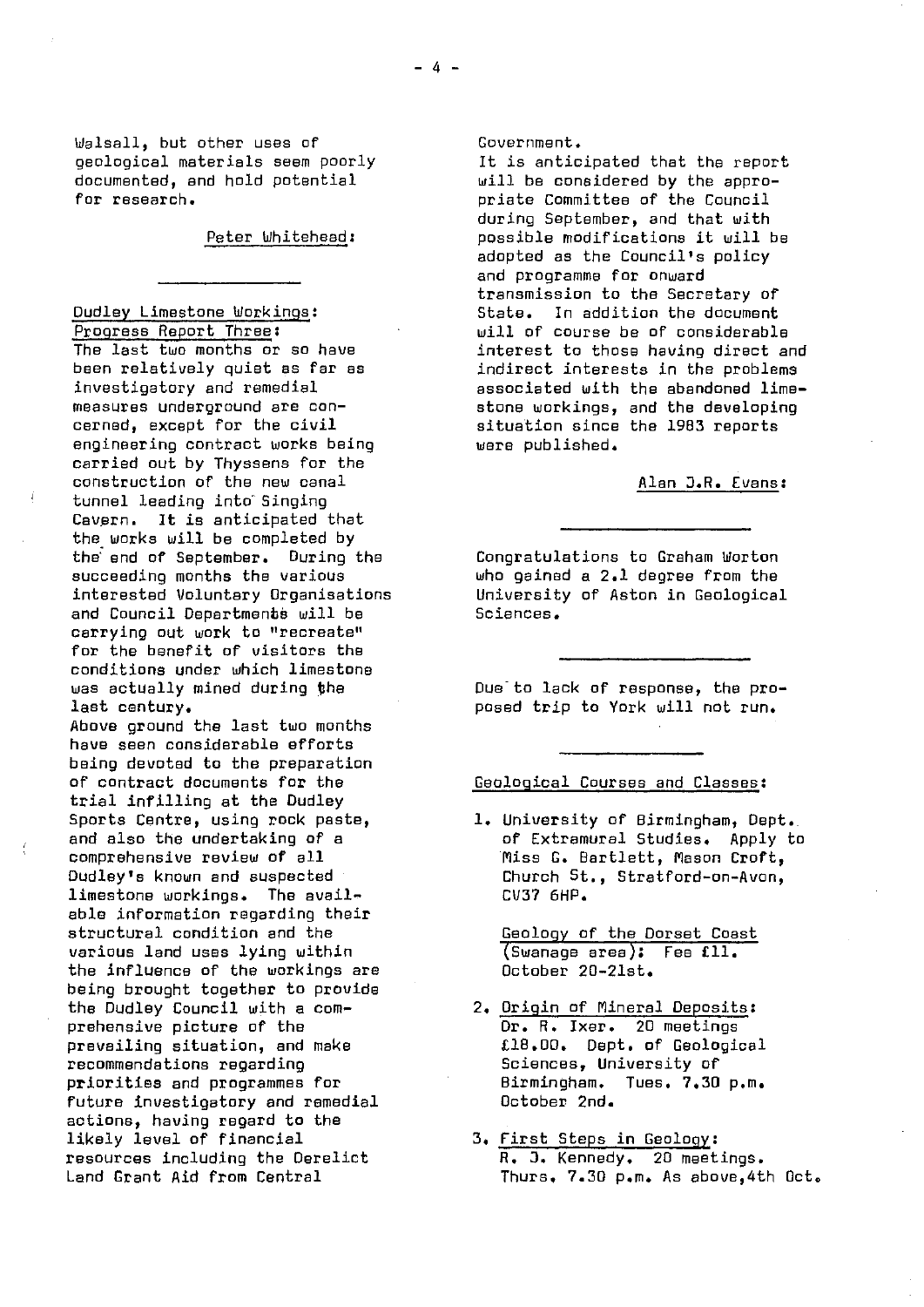- 4. Natural History of Rocks:<br>D.J. Gobbett. Weds. 7.30 pm. D.J. Gobbett. October 3rd. As above.
- 5. York Museum: "A new look at Dinosaurs." Nov. 2nd. 10.30 a.m. - 5.30 p.m. No charge mentioned.
- 6. University of Durham: Dept. of Adult Education, 32 Old Elvet, Durham, DH1 330. Deposit £45. Total £270. Tenerife. Volcanic Geology and Flora .
- 7. University of London: Apply to Michael Bamlett, 26 Russel Square, London WC 18 50g. Lower Greensand. At Rogate Field Centre, Nr. Petersield We Sussex.

#### From the Papers :

"Old Mine Records Must go Public."

Most local papers covered the launch of a campaign by Dudley West M.P. John Blackburn, to set up a central archive on ell underground mine workings in the Black Country. Express & Star. 9.4.84.

"New Storm Looming on quarries Merger." 3.5.84. °1000 in Battle over quarries ."  $23.5.84.$ 

An application by Amey Roadstono to close Turner's Hill Road between Hailstone and Edwin Richard's quarries has brought a renewed wave of protests from local councillors and householders. They claim for nuisance from dust and noise for another thirty years. A.R.C. say the quarry merger will secure 200 jobs for fifteen years.

Birmingham Evening Mail: 7.8.84.

**'**

# **Pit waste** to seal cavern **blighting** Under hospital homes

colliery waste are to be . Birmingham road, and used to fill up the most Dudley Guest Hospital.<br>dangerous ; of the... 31 ''This technique has limestone mines which : never. . been tried tions of  $.4152$  million worth of property in the worth of property in the .'.spokeaxnan said today.:.

liery, is to be mixed into paste and injected into , ... breakthrough an enormous 30,000 have deallocked talks which an enormous 30,000 have delayed for more<br>cubic metre - cavern : than a year attempts to<br>undermining Dudley's evaluate a threat to a

The operation, 'claimed to be a world first, may be repeated on many of the old mines blighting . the homes of  $9,000$  peple over a two - square mile area of Dudley, Walsall and Sandwell,

Work is due to start on the Castlefields mine — rated the highest risk of 31 limestone pits in the New Year and last for three months.

The mine also tunnels under the Black Country Museum, the A4123<br>Wolverhampton 1`. Thousands of tons of ; E - -. Wolverhampton

hever been tried<br>before," ;a Department<br>of the Environment

Black Country:  $\bullet$  Meanwhile, the The shale, from Can-<br>nock's Littleton Col being for a liery, is to be mixed into the position of the position of the liery. breakthrough in<br>deadlocked talks which " a ` sports ground. The spanning a three mile stretch  $5f$  M6 -  $on$  - stilts in the **Black Country.** 

Field Secretary: Nigel Bradley, 11 Leicester Close, Werley, West Midlands, 876 5N3. Tel: 021-429-8833, Hon. Secretary : Paul Shilston,

16 St. Nicolas Gardens, Kings Norton, Birmingham B3B 8TW. Tel: 021-459-3603,

John Easter, 27 Fairlawn Drive, Kingswinford, West Midlands DY6 9PE, Tel: 27 4916.

Editor: Sheila Pitts, 17 The Pear Orchard, Northway Farm, Tewkesbury, Glos. GL20 BRG.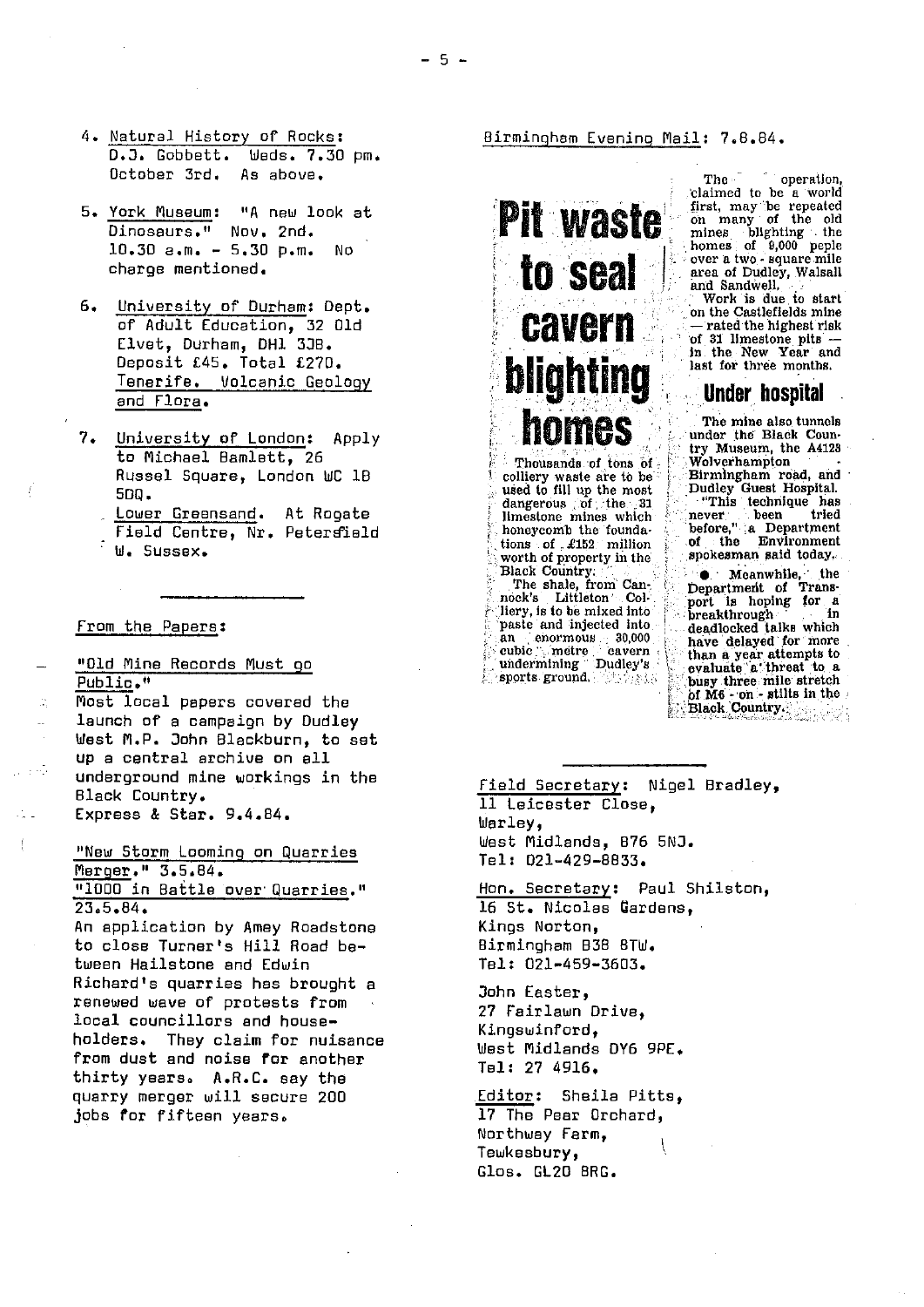Please forward cheque (payable to BCGS) or return tickets to Nigel Bradley, 11 Leicester Close, Warley, West Midlands, 867 5NJ. 021 429 8833.

Admission Ticket BLACK COUNTRY GEOLOGICAL SOCIETY

BUFFET - SOCIAL

At The Park Inn, Woodsetton, Saturday 17th November, 1.00 P.m.

€2.00.

# Admission Ticket BLACK COUNTRY GEOLOGICAL SOCIETY

BUFFET - SOCIAL

At The Park Inn, Woodsetton, Saturday 17th November, 1.00 p.m.

12.00.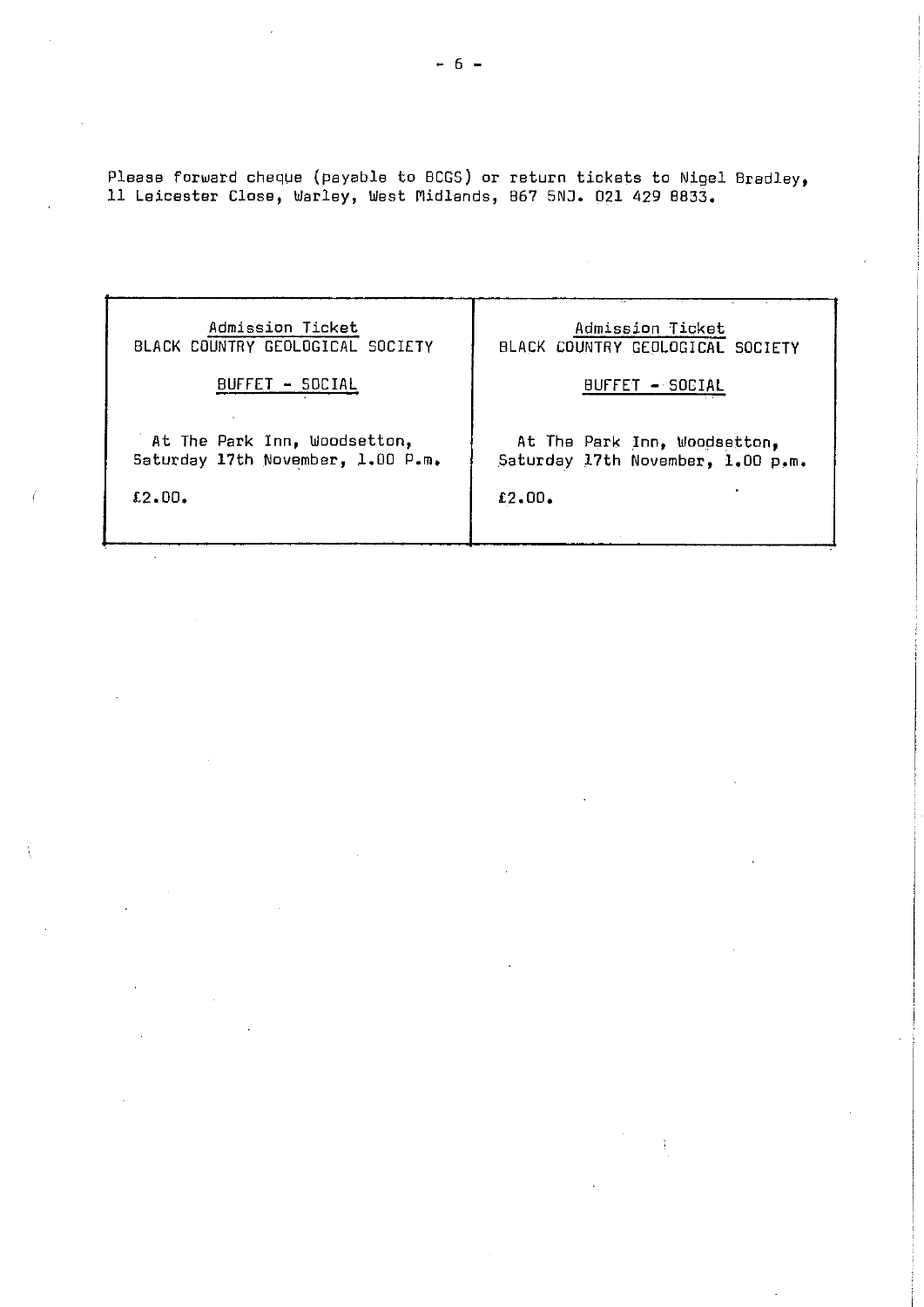# B.C.G.S. CHRISTMAS CARDS

Three designs are available, each depicting a black & white illustration together with descriptive notes and greeting. Cards are approximately  $8'' \times 6''$  printed on top-quality board.

- Ref. A Seven Sisters, Wrens Nest (Pen & Ink treatment) (Stocks limited)
- Ref. B British Association visit to Dudley Caverns 1849 - Murchison's address
- Ref. C British Association visit to Thick Coal Openworks 1849 - contemporary print.

The price for a dozen cards including envelopes is  $E2=50$ .

Mixed dozens may also be obtained at the same price, but must be restricted to 6 each of two designs or 4 each of three designs.

Single cards may be purchased at 25pence each.

Discounts available for quantities of 60 or more; details on request.

The cards will be available at society meetings from September or by post from Alan Cutler, 21 Primrose Hill, Wordsley, Stourbridge, West Midlands. Telephone: Brierley Hill 77865.

# B.C.G.S. CHRISTMAS CARDS

Order Form

Please send me ......... dozen cards, ref. ........

........ dozen cards, ref. ........

........ dozen cards, ref. ........

For mixed dozens, state required designs.

Name

**Address** 

Cheque enclosed for *E*........... Please add 50p towards postage (Payable to B.C.G.S.)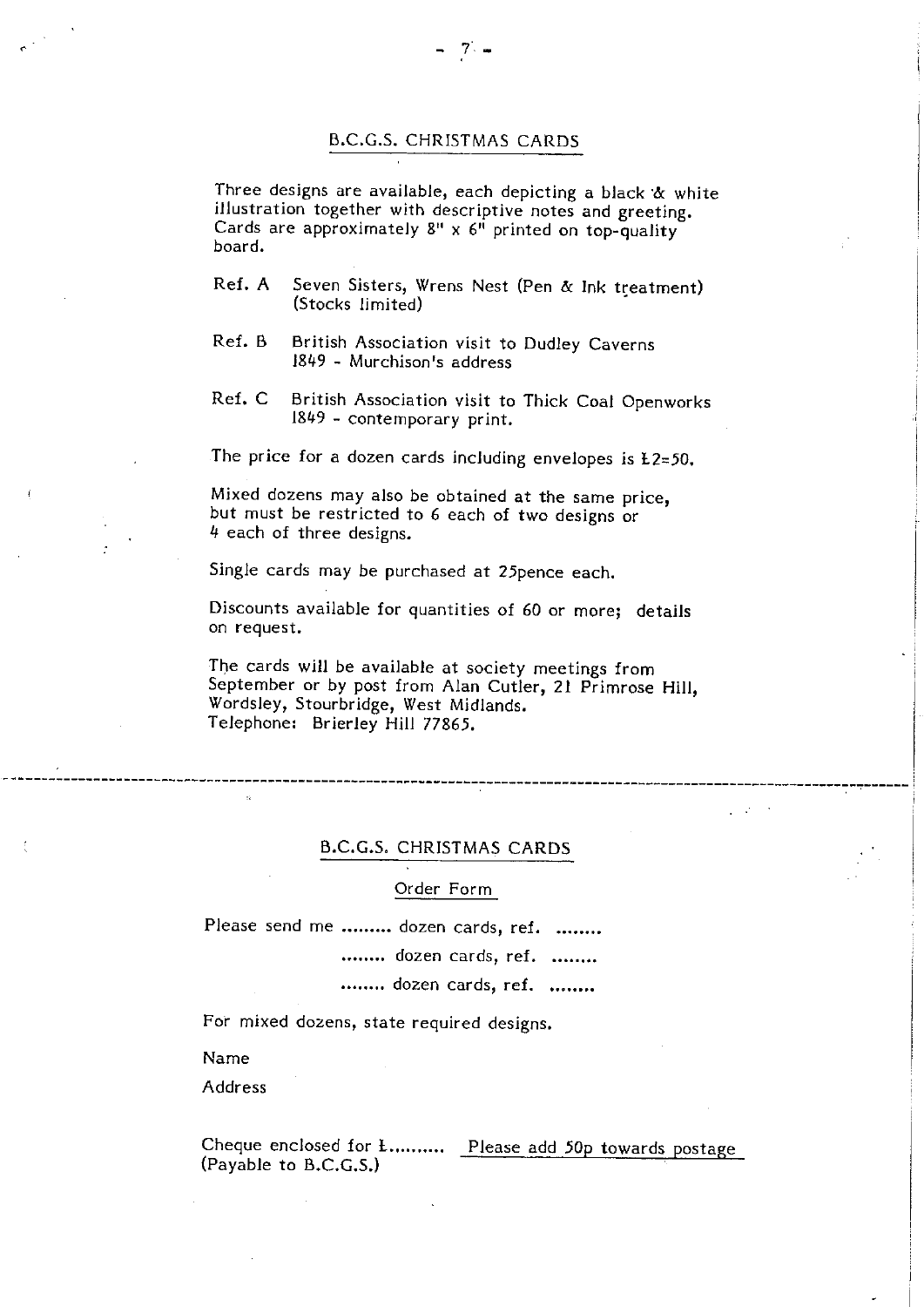

# NORTH WALES EARTHQUAKE OF 19 JULY 198 $\mu$  - INITIAL OBSERVATIONS

## Introduction

An earthquake was strongly felt throughout Wales, western England and eastern Ireland at 07.56 BST on 19 July 1981. It caused minor damage to buildings in North Wales and Merseyside and was reported felt sightly in more distant places, including Scotland, eastern England, London and SW England. The preliminary epicentral parameters (determined using the seismograph network of the British Geological Survey and those of collaborating groups in Ireland and Norway) are given below, *together* with reports of the felt effects. These parameters will be refined as more data becomes available.

# Instrumentally-determined parameters

The earthquake occurred at  $07.56:12$  seconds BST on 19 July, 1984, in north-west Wales. The provisional epicentre is at grid reference,\_2I5 km East, 3L15 km North. This estimate will be refined as more data is received from seismograph stations of the BGS UK network (Figure 1). The magnitude was between  $5$  and  $5.5$  on the Richter scale.

BGS seismograph stations throughout Britain and in western Norway recorded the **earthquake. Instruments in Ireland** and Europe have also contributed data to the investigation.

A number of aftershocks were detected shortly after the main shock. The largest of these had a magnitude of 3.2 on the Richter scale which indicates that it released 1000 times less energy than the main shock. One aftershock has been felt at Penrhyndeudraeth, near Porthmadog.

We expect many aftershocks to occur in the epicentral area during the next few weeks or months. A number of these are likely to be felt but they should all be smaller than the main shook. The British Geological Survey has sent a team to the area to install a local monitoring network in order to study these aftershocks.

# Felt effects

Initial reports indicate a maximum intensity of at least VI on the Modified Meroalli or MSK scales. At this level of shaking the event is felt by most people and causes alarm. Weak plaster and masonry is cracked